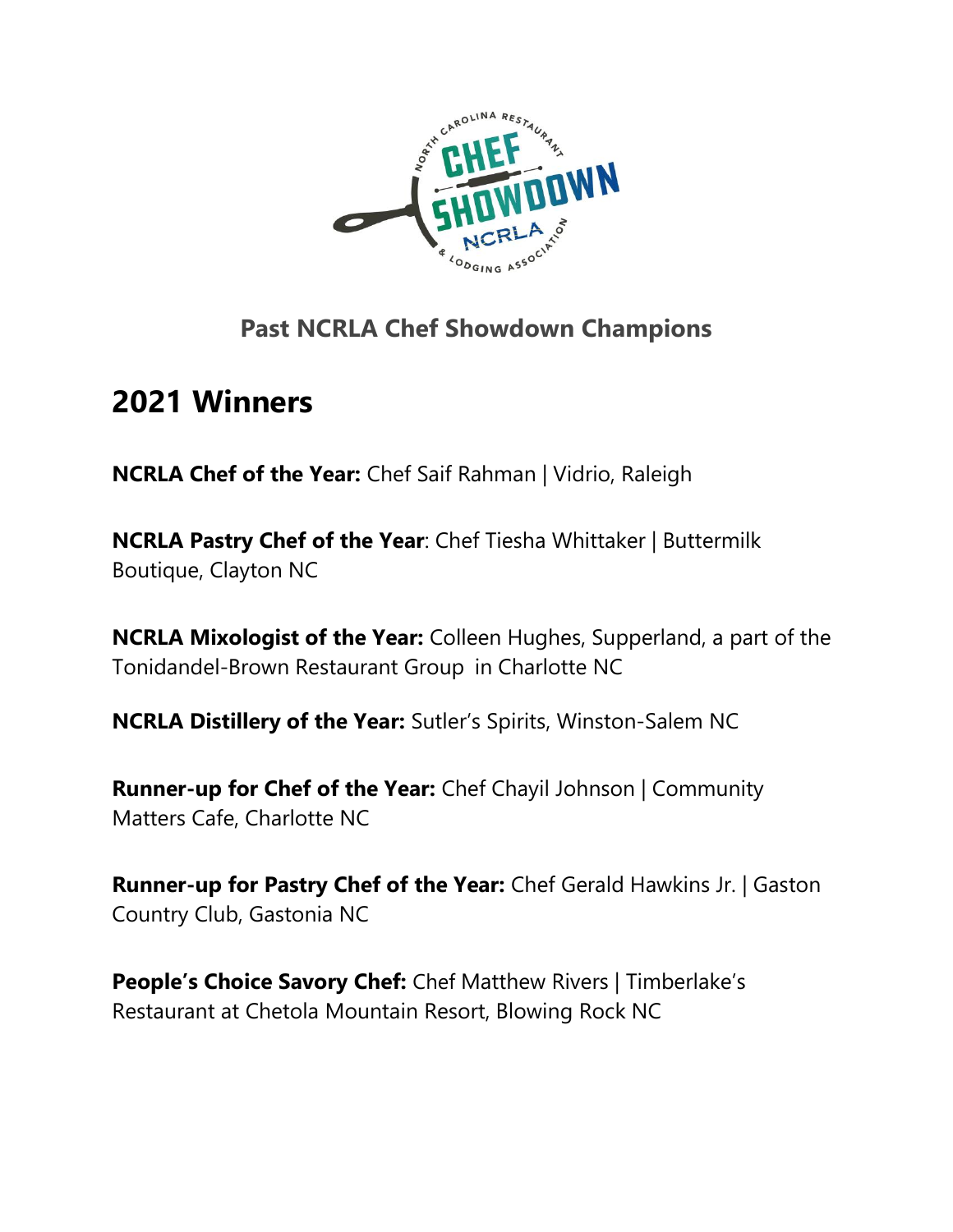**People's Choice Pastry Chef:** Chef Savanna Brodar | Kimpton Tryon Park Hotel, Charlotte NC

**People's Choice Specialty Cocktail & Distillery:** David Schmidt at Fin & Fettle in Charlotte NC representing Hackney Distillery in Washington NC

# **2019 Winners**

**NCRLA Chef of the Year:** Chef Steven Goff, AUX Bar, Asheville NC

**NCRLA Pastry Chef of the Year:** Chef Jamie Turner, The Asbury & Soul Food Sessions, Charlotte NC

**NCRLA Mixologist & Distillery of the Year:** Jonny Burritt & Apothecary Beverage Company, makers of Chemist Spirits, Asheville NC

### **2018 Winners**

**NCRLA Chef of the Year:** Chef Travis Myers, Willow's Bistro, Winston-Salem NC

**NCRLA Pastry Chef of the Yea**r: Chef Miranda Brown, The Asbury, Charlotte NC

**NCRLA Mixologist of the Year:** Joe Nicol, representing Fainting Goat Spirits, Greensboro NC

## **2017 Winners**

**NCRLA Chef of the Year:** Chef Matthew Krenz, The Asbury, Charlotte NC